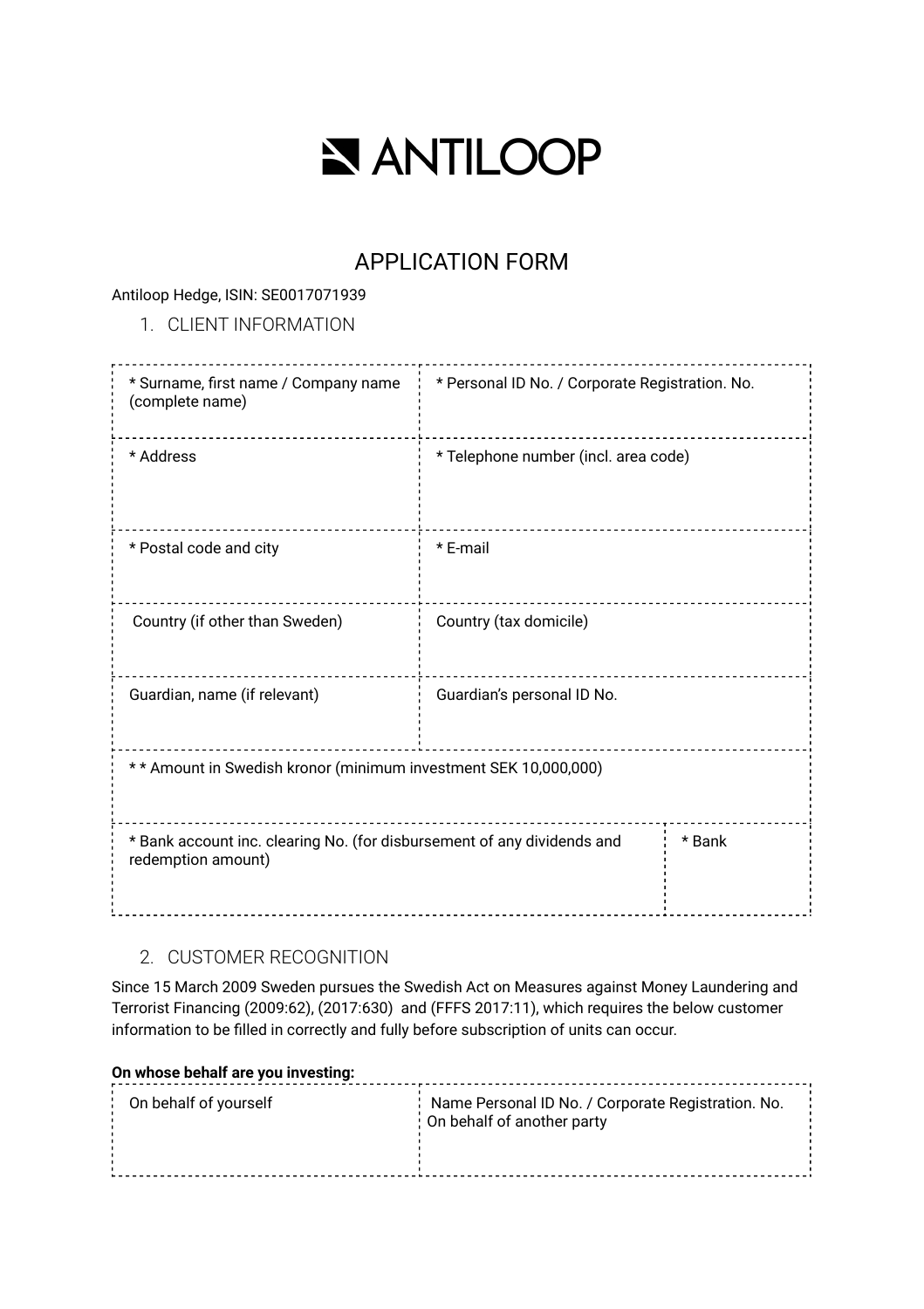#### **If subscription is on behalf of a company:**

Does the company have any owners, (including yourself), whose participating interests (directly or indirectly) exceed 25 percent of the shares or votes in the company? If yes, please fill in the below information.

| Name | Personal ID No. / Corporate<br>Registration. No. | Participating<br>interest%  |
|------|--------------------------------------------------|-----------------------------|
| Name | Personal ID No. / Corporate<br>Registration. No. | Participating<br>interest % |
| Name | Personal ID No. / Corporate<br>Registration. No. | Participating<br>interest % |

If the legal entity is a foundation, trust or similar, please state the name, address and Personal Identity Number/Corporate Registration Number of future beneficiaries or the name of the individual in whose main interests the legal entity was established or on whose behalf the operations are conducted.

| Name | Personal ID No. / Corporate<br>Registration. No. | Participating<br>interest% |
|------|--------------------------------------------------|----------------------------|
| Name | Personal ID No. / Corporate<br>Registration. No. | Participating<br>interest% |

# **If subscription is on behalf of an individual:**

Are you a Politically Exposed Person, PEP? YES □ NO □

A PEP currently holds, or has in the past year held an important public position such as: Head of state or *head of government, minister, deputy minister, or assistant minister. Member of Parliament. Supreme Court judge or judge in other high-level body. High ranking employee in auditing authority. Board member of central bank. Ambassador, diplomatic envoy or high ranking officer. Any other position in a state owned company's administrative, management or supervisory body. Please cross YES if you, any member of your family or a person you have/had a close business relationship with is a PEP. Otherwise cross NO.*

# **Where did the money you plan to invest come from?**

Savings □ Salary □ **Pension** □ Inheritance/gift  $□$ Sale of property □ Sale of company □ Other  $\Box$